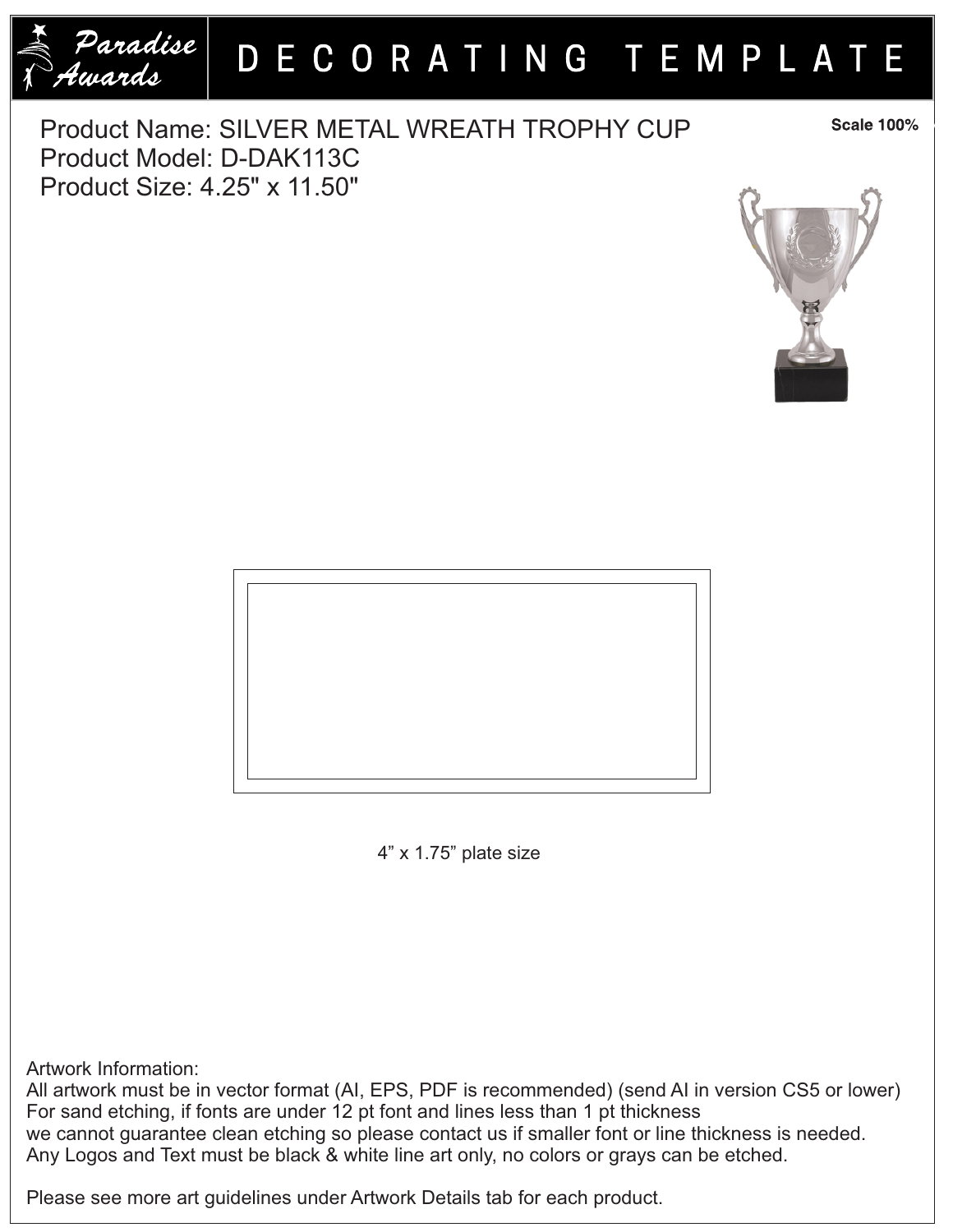

## DECORATING TEMPLATE

Product Name: SILVER METAL WREATH TROPHY CUP Product Model: D-DAK113B Product Size: 4.75" x 13.00"

**Scale 100%** 





4.375" x 2.125" plate size

Artwork Information:

All artwork must be in vector format (AI, EPS, PDF is recommended) (send AI in version CS5 or lower) For sand etching, if fonts are under 12 pt font and lines less than 1 pt thickness we cannot guarantee clean etching so please contact us if smaller font or line thickness is needed. Any Logos and Text must be black & white line art only, no colors or grays can be etched.

Please see more art guidelines under Artwork Details tab for each product.